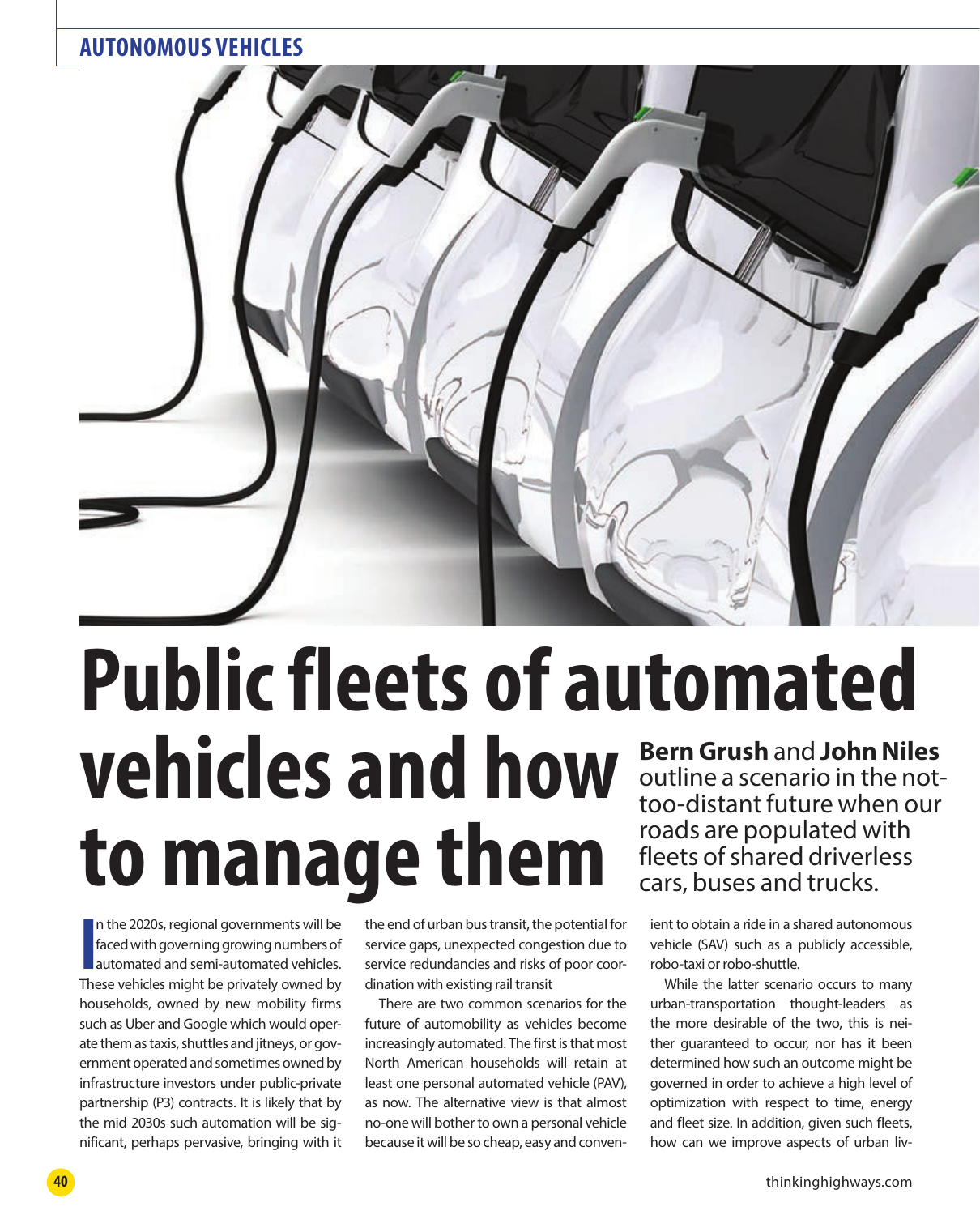## **FLEET MANAGEMENT**

*"The alternative view is that almost no-one will bother to own a personal vehicle because it will be so cheap, easy and convenient to obtain a ride in a shared autonomous vehicle"*

ability related to congestion, walkability and sprawl? How can we ensure social equity with respect to mobility affordability, availability and accessibility for lower income or disabled travelers?

## **WHAT MIGHT BE ACHIEVED WITH AUTOMATED VEHICLE FLEETS?**

In one of the most insightful discussion papers of 2016, Tom Cohen and Clémence Cavoli of UCL Centre for Transport Studies (London) outlined several governance choices and the associated difficulties and risks of preparing for automated vehicles in a paper called: "Automation of the driving task".

They contrasted three approaches to fleet ownership: [1] private-ownership, i.e., business-as-usual, except with automated vehicles; [2] shared automated-taxi fleets, an essentially laissez faire continuation and growth of today's taxi and fledging transportation network company (TNC) approaches; and [3] strong integration of AVs with public transit systems, a more definitively interventionist approach for improved social and

network outcomes. Their paper discusses the governance issues and potential pitfalls for each.

In 2017, a parallel discussion appeared in the UITP report, "Autonomous vehicles: a potential game changer for urban mobility" outlining the pros and cons of each of the three approaches to the coming regional fleets of automated people-moving vehicles. The panel on the next page shows the two major markets: buying cars (PAVs) and buying rides (SAVs) and further splits SAVs into either laissez-faire commercial fleets (similar to current taxis or TNCs) or integrated commercial fleets. Each of these have very different social and urban outcomes due to the operating differences in collaboration and coordination, which, in turn, would be due to the degree of private versus public management of the fleets.

To frame the governance problem: how can we most effectively unleash the promised benefits of automation, maximize personal freedom, preserve or increase social equity and reduce or at least not increase congestion and environmental harms — all

while rewarding for-profit operators who finance and operate massive fleets? In comparing a laissez-faire approach with more interventionist styles of governance, Cohen and Cavoli concluded that while a laissezfaire approach would carry the greatest risk, intervening to integrate multiple private fleets with transit may not be comfortable for many governments to engage. In any case, it would be risky.

There are a number of governance difficulties with shared fleets highlighting the complex road ahead. One critical factor is that laissez-faire commercial fleets will by default act as entities to maximize their operators' profit, while the nature of a more interventionist governance to engender transit integration would more likely maximize social equity. The former might ignore optimization of coverage (access) with ridership volumes, while the latter would tend to balance those but constrain profit opportunities.

Key is that "a large set of individuals making decisions that are individually optimal will generally produce an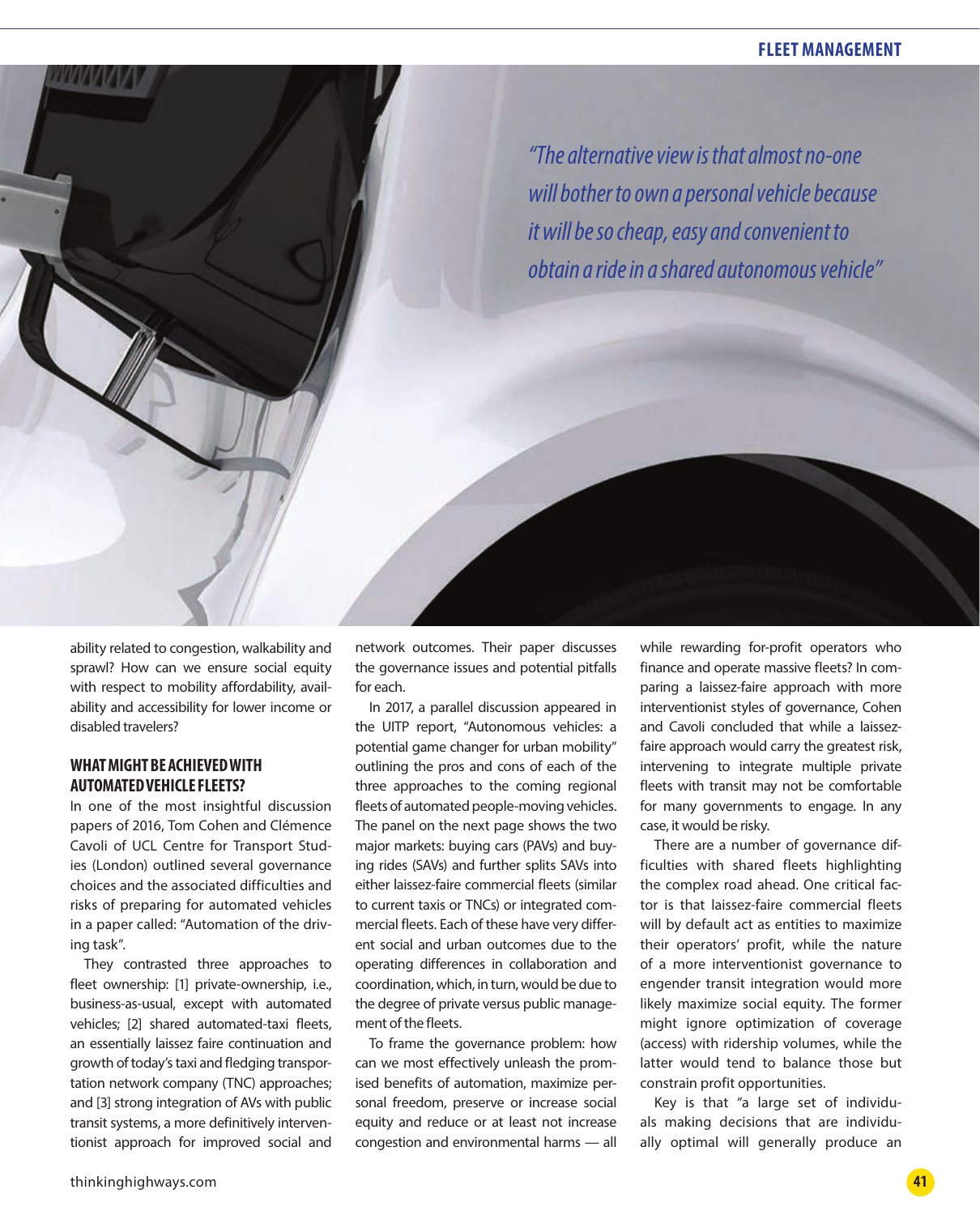# **AUTONOMOUS VEHICLES**

| Buy cars - as before                                                                                                                                                                                                                                                                                                                                                                                                                                                           | Buy rides - "new mobility"<br>· Replace taxis, buses, carshares<br>Early drop in bus-transit PKT<br>٠<br>Gradual drop in BRT & LRT PKT<br>٠<br>Intra-city and inter-city rail PKT will be robust longer, perhaps indefinitely<br>Maybe reclaim some parking<br>٠<br>Improved mobility for non-car owners<br>٠<br><b>Basics</b><br>· Some social equity potential |                                                                                                                                                                                                                  |
|--------------------------------------------------------------------------------------------------------------------------------------------------------------------------------------------------------------------------------------------------------------------------------------------------------------------------------------------------------------------------------------------------------------------------------------------------------------------------------|------------------------------------------------------------------------------------------------------------------------------------------------------------------------------------------------------------------------------------------------------------------------------------------------------------------------------------------------------------------|------------------------------------------------------------------------------------------------------------------------------------------------------------------------------------------------------------------|
| <b>Business as usual</b><br>+ Mostly SAE Level 3 until after 2040<br>+ Driver-in, personal vehicles<br>+ Sprawl<br>+ Congestion<br>+ Parking<br>+ Stretch the period of mixed-traffic<br>+ Additional sub-optimal infrastructure<br>+ City still planned around parked cars<br>and complex intersections<br>Unsustainable: more traffic<br>The ownership models common<br>in 2040 will be at least as<br>important to urban livability as<br>will be the energy source we use. |                                                                                                                                                                                                                                                                                                                                                                  |                                                                                                                                                                                                                  |
|                                                                                                                                                                                                                                                                                                                                                                                                                                                                                | Laissez-faire commercial fleets                                                                                                                                                                                                                                                                                                                                  | Integrated commercial fleets                                                                                                                                                                                     |
|                                                                                                                                                                                                                                                                                                                                                                                                                                                                                | Compete with transit<br>Complete with ride other operators<br>Network inefficiencies<br>Increase in VKT<br>٠<br>Vehicle size and timing inefficiencies<br>Price according to business need                                                                                                                                                                       | · Transformation: AVs become transit<br>• Optimize across a region (all fleets)<br>Optimize within fleet<br>٠<br>Maximize parking reclaimed<br>٠<br>· Maximize network efficiency<br>Maximize social equity<br>٠ |
|                                                                                                                                                                                                                                                                                                                                                                                                                                                                                | Cherry-pick desired customers<br>• Weak social equity outcome<br><b>Poor</b>                                                                                                                                                                                                                                                                                     | Maximize mobility<br>٠<br>· Minimize congestion/PKT<br>Minimize costs/km<br><b>Best</b><br>Minimize VKT                                                                                                          |

#### **A** If we want to encourage buying rides instead of buying cars, we need to understand the governance of massive shared fleets

aggregate situation that is suboptimal" [Cohen, p.19]. This would certainly occur with the laissez-faire fleets, but could be mediated with appropriate governance structures tending to promote coordinated integration.

Further, Cohen and Cavoli's comment: "…a laissez-faire approach to the arrival of AVs is likely to consolidate any existing inequality" [p.22] would apply at least as much to a predominance of personally owned vehicles as it would to laissez-faire commercial fleet management.

#### **WHAT ELEMENTS SHOULD BE CONSIDERED FOR GOVERNANCE OF AUTOMATED FLEETS?**

This implies that a carefully considered governance-planning model for massive SAV fleets is important. Some of the critical assumptions for such a governance model would be:

1. The three ownership models outlined in the panel above will each continue to have strong proponents; hence financial, spatial

and social competition will be unavoidable and ongoing. We are accustomed to this in the long-standing competition among private cars, taxis and transit, as well as in goods movement and with active transportation modes. We should plan accordingly.

2. Most governments — especially in North America — would be slow to ban or significantly limit personal vehicle ownership, notwithstanding that a few prohibit vehicles in central city zones while others employ nudges or high taxes to reduce driving or ownership.

3. The history and reasons for commercial operators to own and manage transportation service fleets are significant.

4. Most local governments would be illdisposed to acquire and operate the massive fleets needed to provide a majority of regional trips in SAVs.

5. Most governments would be severely limited by both budget and mandate to offer the multiple levels of service needed to persuade middle-to-higher-income travelers to abandon personal vehicle ownership, while

still addressing social equity.

6. No specific instance of governance can work in all locations or for unlimited time spans, hence any sustainable model will need to have numerous levers to make working adjustments — critically, it must be able to dial up or down the degree of intervention for reasons of both acceptability and effectiveness.

7. Any workable model must be widely understandable and produce results easy to measure.

Because we assume that many, often massive, SAV fleets will be owned and operated by private operators, the logistical methods to optimize for fleet, energy and network will be guided by cost and profit considerations on the part of the operator. We propose that government jurisdictions distribute regional, performance-based operating licenses to a regulated number of participants by auction. The goal of a governance model, then, should be to ensure attention to the elements that a profit regime might ignore. Below, we will propose four parameters that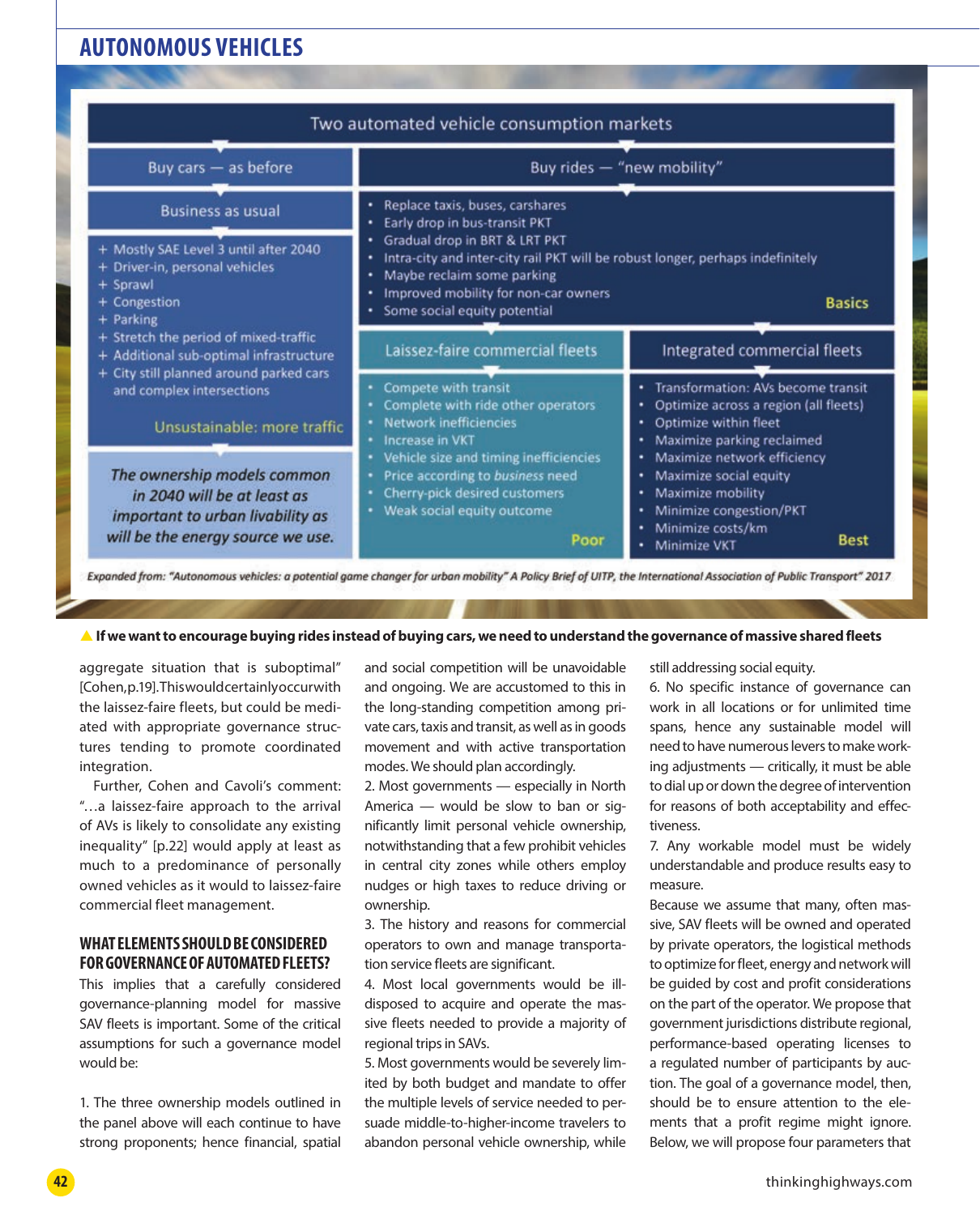# **AUTONOMOUS VEHICLES**

put social and environmental concerns on the operator's ledger.

Governance should assume that SAV fleets will be accessed via Mobility as a Service (MaaS) applications so that the differences between laissez-faire and integrated fleet approaches will be visible mostly in the aggregate and essentially only to transportation managers.

Users will be focused primarily on getting to their intended location quickly, comfortably and cheaply. "Comfortable" would convey many individualized meanings. We assert that users will make

choices based on personal preferences and budgets – as most do now – and seldom for urban livability or broader equity and environmental reasons.

Governance should incorporate four performance components — three of which are new —that if optimized would cause many livability and environmental externalizations such as congestion, route efficiency, safety, customer satisfaction, ridership, parking reduction and regional connectivity to become issues that would be more effectively addressed by fleet operators seeking to maximize profit. These four performance-based elements, more fully described below, are:

> • **Higher vehicle occupancy:** Maximize the PKT:VKT (Passenger Kilometres Travelled:Vehicle Kilometres Travelled) ratio.

> • **Fewer private vehicles:** Maximize the shared:private PKT ratio.

> • **Safeguard social equity:** Maximize access, affordability and reach for all users.

> • **Leverage existing transit:** Maximize connectivity to transit trunk lines.

There are, of course, many other governance



*"The maximization of social equity is more difficult because it is enveloped in numerous social and political layers. Regardless, metrics and methods of oversight can and must be designed"*

> issues such as privacy, security, safety, parking and road pricing. Such issues would apply to all forms of automated vehicle ownership. The four performance metrics proposed in this discussion comprise a fleet management architecture to replace the management formula now provided by taxi medallion systems to ensure a constrained fleet size and public access assurance. An additional metric is proposed to preserve connectivity to existing rail, as suggested by the UITP report mentioned above. Details follow:

#### **HIGHER VEHICLE OCCUPANCY: MAXIMIZE THE RATIO OF PKT TO VKT (PKT:VKT)**

Designing services that increase occupancy and minimize deadheading can optimize PKT:VKT. This can be addressed by participating operators who determine optimal vehicle sizing (fleet tailoring) and routing as well as improvements in and promotion of ridesharing. The numerous ways this can be done are matters of creativity, innovation and marketing — all of which can be guided by the same sorts of behavioral economic and social approaches that automotive marketers use today.

This is not to say that selling cars is identical to selling rides. We merely assert that given the scale of disruption in this multitrillion dollar market, motivated companies

can find ways to maximize PKT:VKT. In 2016, both Uber and Lyft have experimented with heavily discounted bulk purchases of ride-share trips that amounted to app-andreputation mediated jitney services. Offers changed rapidly and it is clear that experimentation continues. While promotions for these offers imply competition between these two players, the overall impact of success will affect taxi and bus ridership. With sufficiently large robo-vehicle fleets traversing significant areal extents, service

innovations could be designed to increase average occupancy and eventually encroach on personal ownership.

Given a sufficiently flexible governance model to be used across regions with billions of customers, creative solutions will arise, especially in the potential for withinoperator cross-subsidies between profitable high-end SOV services and coach-class small group ride-share services.

#### **FEWER PRIVATE VEHICLES: MAXIMIZE THE SHARED:PRIVATE PKT RATIO**

The overarching goal here is to move more people in SAVs and fewer in PAVs — all while the demand for PKT continues its year-overyear global average three per cent increase driven by the growth in human population wealth. There is a non-coercive way to reach this goal: make individual SAV experiences significantly better than individual PAV experiences for a significant number of travelers so that many car owners would consider switching to ride-buying.

Behavioural economics shows us that there are many reasons people resist change and many reasons they make economically nonrational choices. Today most people who own cars, while often complaining about driving and parking them, do not seriously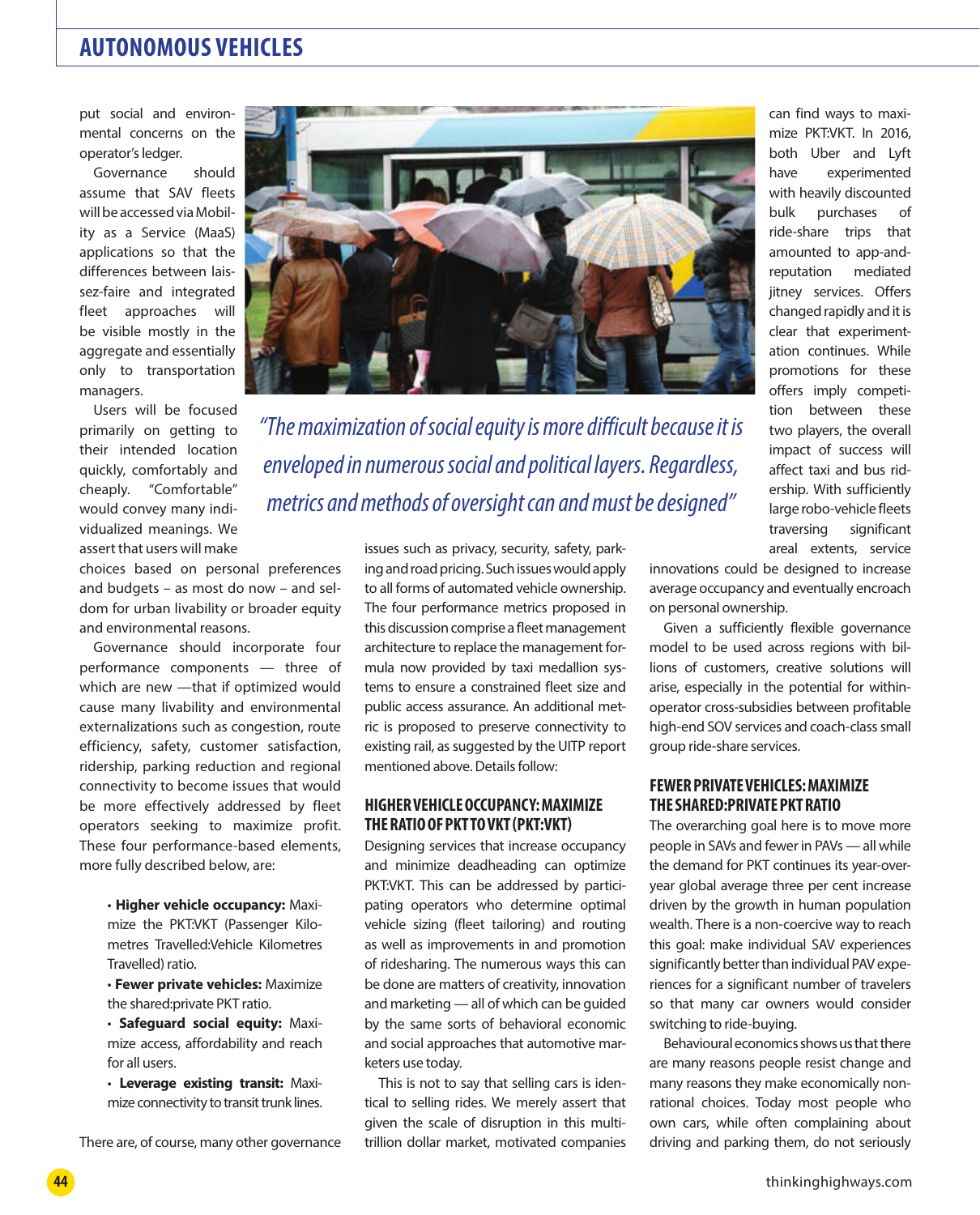## **FLEET MANAGEMENT**

consider forgoing them for the current spectrum of alternative modes of transportation. Conversely, a person without a car, who currently uses those other forms of transportation, is more often likely to want to own a car.

The reasons most people own cars are

reduce car ownership significantly. This will require coordination beyond the bounds of each town or city transit or taxi service. It will require regional fleets more massive than any single municipal operator can fund or manage and will be fundamentally different



S **Behavioural economics: today's car owners and aspiring owners are unlikely to flee from the option of owning their own vehicle**

understandable. A significant number of those reasons must be satisfied through shared vehicles services in order for large numbers of car owners to convert to becoming everyday ride-buyers. If instantly available, safe, clean and comfortable rides can be offered reliably to all destinations that an individual car owner reasonably desires to visit, then a significant number of such car owners may decide to buy rides exclusively. But we are a long way from being able to fill such a promise — and today's fledgling automated vehicle technology is only an enabler. We need focused and intentional programs to design and sustain SAV services that upend the current ownership paradigm.

Initial robo vehicle services operating in defined areas would tend to replace current shared manual services: transit and taxis. They might diminish PAV ridership somewhat, but will not replace car ownership in any wholesale manner. Massive, robo-fleets with operators motivated to provide reliable, continuous, convenient, 24/7 coverage and access throughout broad regions for every traveler purpose are the only way to from the way public-service fleets are managed and governed today.

## **SAFEGUARD SOCIAL EQUITY: MAXIMIZE ACCESS, AFFORDABILITY AND REACH FOR ALL USERS**

While many public transit systems are managed to assure a measure of coverage for lower income families, provide access to mobility for people unable to use normal transit or unable to drive and grant subsidies for its users, such purposes and any related largesse may not readily translate to commercial SAV fleets. Cities currently struggle with this independently and piecemeal as TNC operators like Uber and Lyft cherry-pick the traditional customers of taxi operators and more recently, commuter bus routes.

Even for fleets that would provision SAV rides relatively uniformly across a connected region of cities and towns (coverage), the issue of ride provision for all incomes and abilities (access) would be a significant extra step in terms of fare affordability and customer assistance. Governance that ensures a satisfactory level of equity in all of these

aspects needs more than marketing creativity or massive systems capability. The level of equity many regions might demand would require oversight and subsidies. Both of these need metrics that are easily understood so that users understand their rights and that both operator and overseer can easily agree on performance.

The maximization of social equity is more difficult because it is enveloped in numerous social and political layers. Regardless, metrics and methods of oversight can and must be designed. The struggle will be to agree on the facets of equity to be supported and measured, which would be tailored necessarily region-by-region. Still a guideline across regions and across a country would be desirable.

## **LEVERAGE EXISTING TRANSIT: MAXIMIZE CONNECTIVITY TO TRANSIT TRUNK LINES**

There are many reasons to believe that transit is threatened by SAVs and even PAVs that attract riders. The main reason is the economic limits on public transit providing ondemand, 24/7 available, door-to-door trips with a variety of comfort levels depending on the economic resources of the traveler. We've heard the argument that a three-toone or four-to-one replacement of city buses with 10- and 12-passenger autonomous shuttles on more flexible routes and schedules could mark an improvement over transit services without generating additional congestion at peak. However, the same is harder to argue for the replacement of those buses with 20 to 40 two- and four-passenger vehicles, although this is a potential outcome. Harder still would it be to argue for the replacement of existing rail carriage with such vehicles. It would almost certainly be more advantageous to incentivize the use of smaller-scaled automated vehicles as feeder vehicles into existing trunk lines: rail and bus rapid transit (BRT).

The desired level of such integration would depend on a number of local variables. A governance model which rewarded connectivity to existing transit trunk lines would be able to leverage massive existing investments and to constrain the volume of independent vehicles moving in and out of the urban core at peak times. This could be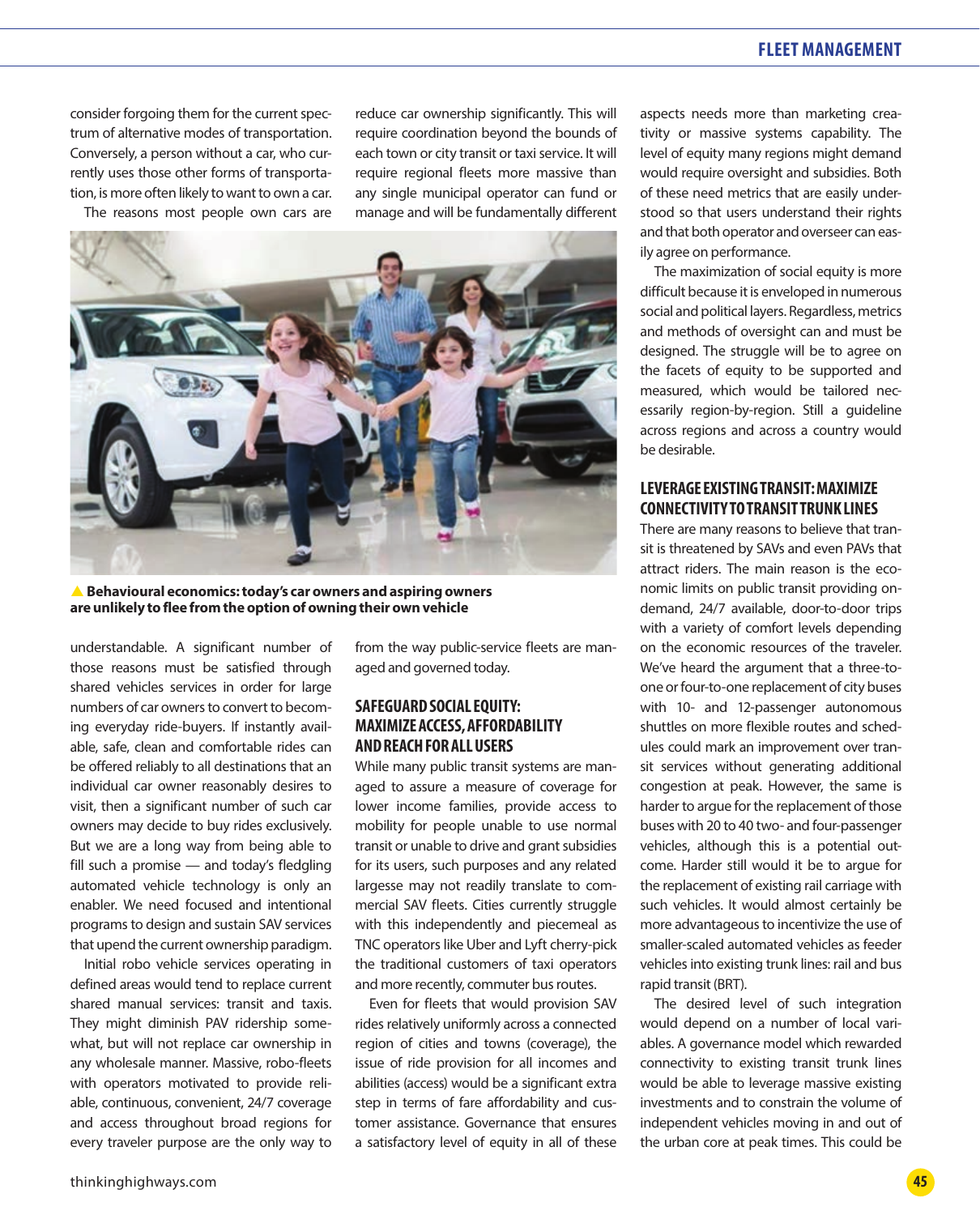# **AUTONOMOUS VEHICLES**

done with pricing, or managed lanes, or outright area-based restrictions.

One of the unknowns facing regions as they consider integration of automated small vehicle systems with existing fixed trunk lines is the degree to which passengers are willing to switch conveyances at least once for each such journey. One of the fears is that for shorter trunk-line distances, passengers might find continuing on in a vehicle that collects them at their doorstep to be more convenient than transferring to transit. This might be an area of optimization conflict for any operator that can gather multiple

people into small vehicles, take those passengers to their destinations without connection to trunk lines then to collect other passengers without deadheading so as to maximize PKT:VKT. Modeling needs to begin now.

#### **SHARING: NEITHER THE DEFAULT START-STATE NOR THE SOLE END-STATE**

For this discussion, we simplify ownership models into two critical categories: private and shared. Combining the two nonowned scenarios described in the UCL and UITP reports (laissez-faire and integrated), SAVs may be operated in an ondemand fashion such as

one imagines for robo-taxis or in a transit-like fashion such as regularly scheduled buses and shuttles of various sizes on fixed routes or in jitney-like fashion within delineated neighborhoods, or as first/last mile systems connecting to trunk lines.

We make this simplification because we believe that with the right incentive structure each of these styles of operation would find their own appropriate deployments in neighborhoods, between residential and working zones and among centers of commerce in a self-leveling regional balance. This can evolve from incentive-based governance rather than

with rigid and scheduled planning using constrained service classifications or pervehicle medallion approaches.

We assume that all publicly available SAVs will be regulated in some way and that it is desirable to optimize a regional shared fleet in order to maximize the four desired impacts, described above, while readily providing all the PKT demanded in that region.

We assert that travelers will always seek ways to satisfy their trip desires and will prefer not to make compromises within their personal tolerances for time, cost and comfort. When these are not satisfied by SAV

ible enough to permit varying likelihoods of ownership even if/as we move toward more SAVs and fewer PAVs. We assume that there will never be a world of only SAVs and that the shared:private PKT ratio would not likely exceed three, i.e., 75 per cent shared. We claim this from considering the realistic requirements for carrying special personal appliances, work tools and loads, or demands for specific comfort or privacy.

#### **ANTICIPATING 2030-2040**

We begin by assuming cities in the very near future will be little changed in densities, distribution of residen-

*"One of the unknowns facing regions as they consider integration of automated small vehicle systems with existing fixed trunk lines is the degree to which passengers are willing to switch conveyances at least once for each such journey"*



services, all travelers that can afford to do so would elect to own a PAV — i.e., basic personal travel expectations habituated over a century of expanding vehicle ownership will continue to be satisfied in whatever way each individual finds preferable and possible.

It is not reasonable to project the mix of vehicles or vehicle ownership for 2050 or 2070. However, we assume that there will always be some portion of vehicles that are privately owned, some will be government operated such as rail or heavy trunk lines and many will be operated within commercially managed robofleets. The desired goal is a governance system that is flextial and employment zones and commuting distances. There might be a reduction in street parking and an increase in sprawl, but cities – and people – change slower than does the pace of technological innovation.

We expect that SAV fleets would comprise vehicles of the sizes and speeds as we have now, suitable to existing roads and mixable with pedestrians and bicycles. There might be a reduction the average vehicle size; there would be new designs and most will be electric.

In spite of the begin-

ning of a downturn in personal car ownership, trip-takers *in aggregate* will continue to use motorized conveyances at least as much as now and for much the same spectrum of purposes. Many urban populations will continue to grow. Travel percapita might occur slightly more or less often and for somewhat shorter or greater distances, though always influenced by the reality that humans tend to consume more of whatever becomes more economically available. Entrepreneurs continue to create place-based experiences that masses of people want to see, hear and taste in person.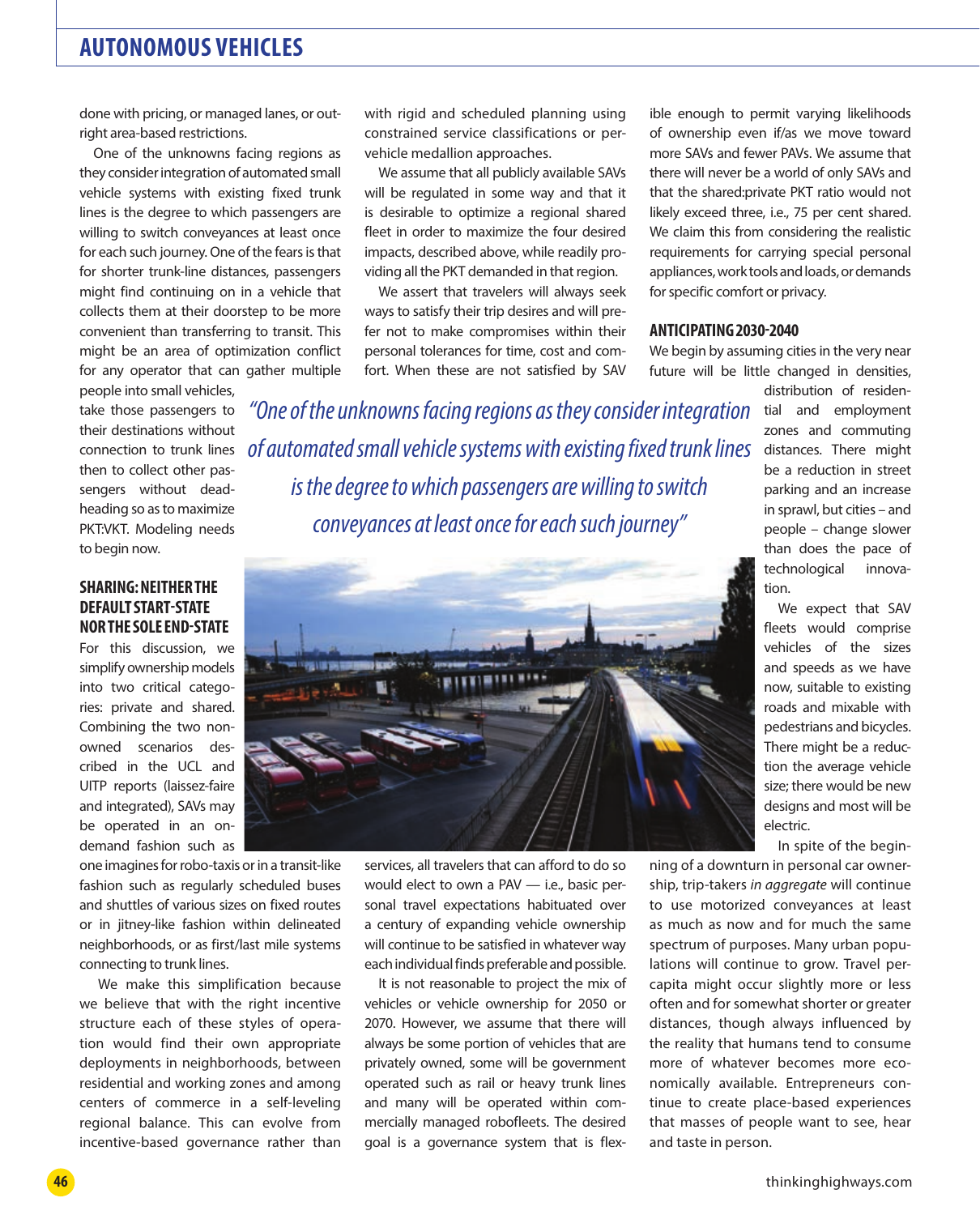Commuter rail, subways and light rail transit would still be in critical use for highpopularity peak visitation seasons and daily commuting hours. There would not be significantly more or fewer of these high-capacity systems although they could be upgraded, automated, expanded and rescheduled. In other words, we anticipate a highly recognizable urban world with two particular changes: (a) many vehicles won't have drivers and (b) individuals and families own or lease fewer private, motorized vehicles for travel on public roads.

Of course there would be many other ancillary changes and it would likely take until after 2050 to get to an anticipated "mostly shared" state, but let's just jump ahead for now, since we are merely assuming in this discussion one of the most commonly described automated vehicle future scenarios.

#### **SIZING A MASSIVE SAV FLEET**

In 2016, the consultancy Roland Berger published: "A CEO agenda for the (r)evolution of the automotive ecosystem" projecting that 27 per cent of all PKT globally will be provided by robo-taxis by 2030.

It is unremarkable that an urban region might supply a quarter of all its surface, motorized person-travel by shared, auto-

mated vehicles soon after the robo-taxi becomes reliable. In cities in North America and Europe between 10 and 30 per cent of all PKT are already taken in vehicles that are not personally owned: bus, train, taxi, carshare, hailed ride, or airport limo. As we showed in our 2016 report "Ontario Must Prepare for Vehicle Automation" the early consumers for robo-taxis will already be users of shared vehicle modalities – disruption always hits the markets most poorly served first. This first 27 per cent is global, low-hanging fruit, since the shared modalities will be disrupted by the robo-taxi first.

Regardless of the time-accuracy of this prediction for any particular region, such a milestone will certainly come to pass. As a thought exercise, what might such a fleet look like, how big would it be, what might it cost?

Here are some assumptions for a simple calculation; the reader is invited to alter them:

1. Target a region with a population of five million – 27 per cent is 1.35 million users.

2. Each person in the population averages 15,000 PKT per annum, or 20.25 billion PKT. 3. Let fleet vehicles carry two, four, six and 12 passengers; have these comprise 50, 25, 20 and five per cent of the fleet, respectively. 4. Assume vehicles are 50 per cent occupied

T **Resisting change: applying psychological insights into human behaviour to explain economic decision-making, or "behavioural economics", is key to future progress**



on average, including deadheading. This provides a highly achievable 1.9 weightedaverage fleet occupancy rate.

5. Assume vehicles have an average daily duty cycle of 16 hours runtime (excludes charging, parking when not in use, but includes deadheading and waiting for riders).

6. Assume vehicles average 24kph (top vehicle speed is the posted speed, but most actual travel is in-city, stops, pickups, waiting, heavy traffic, lights, etc); this means daily distance (if trip assignment is optimized) is 16 x 24 = 384km/day (140,000km annually; NYC taxi averages 112,000km). This implies we need 144,500 vehicles.

7. Assume we require a 20 per cent buffer due to imperfect ride matching and machine downtime. This increases the vehicle requirement to 173,400.

8. In the event 20 per cent (of the 27 per cent) of the population is on the road at peak hour (non-uniform demand), the fleet would need to serve 5.4 per cent of the population concurrently. This requires 142,000 vehicles, hence 173,400 is sufficient.

9. Assume fleet operations (management, payment systems, security, police and emergency, maintenance (repairs and cleaning), oversight, stewards on the minibuses, map maintenance, roadway watchdogs) requires 1 FTE per 5 vehicles.

10. Average staff salary and overhead per FTE is US\$80,000 per annum, or US\$16,000 staff expense per vehicle (34,700 jobs).

11. Assume Capex and Opex (exclusive of staff costs) for a vehicle is US\$100,000 per annum. That means total cost per vehicle is US\$116,000 per annum or a total annual fleet cost of US\$16.5 billion or US\$0.81 per service km.

81 cents per km is high relative to personal ownership, but lower than current costs for taxi, carshare or unsubsidized costs for transit bus. This figure would be raised by insurance costs, road-use fees, parking costs and unexpected security expense. And it might be lowered as technology improves and staff/ vehicle rates drops. It is also expected that other forms of revenue (data, advertising, commercial services) could lower effective average usage charges.

What would happen if we could nudge occupancy by 1/10th of a passenger from